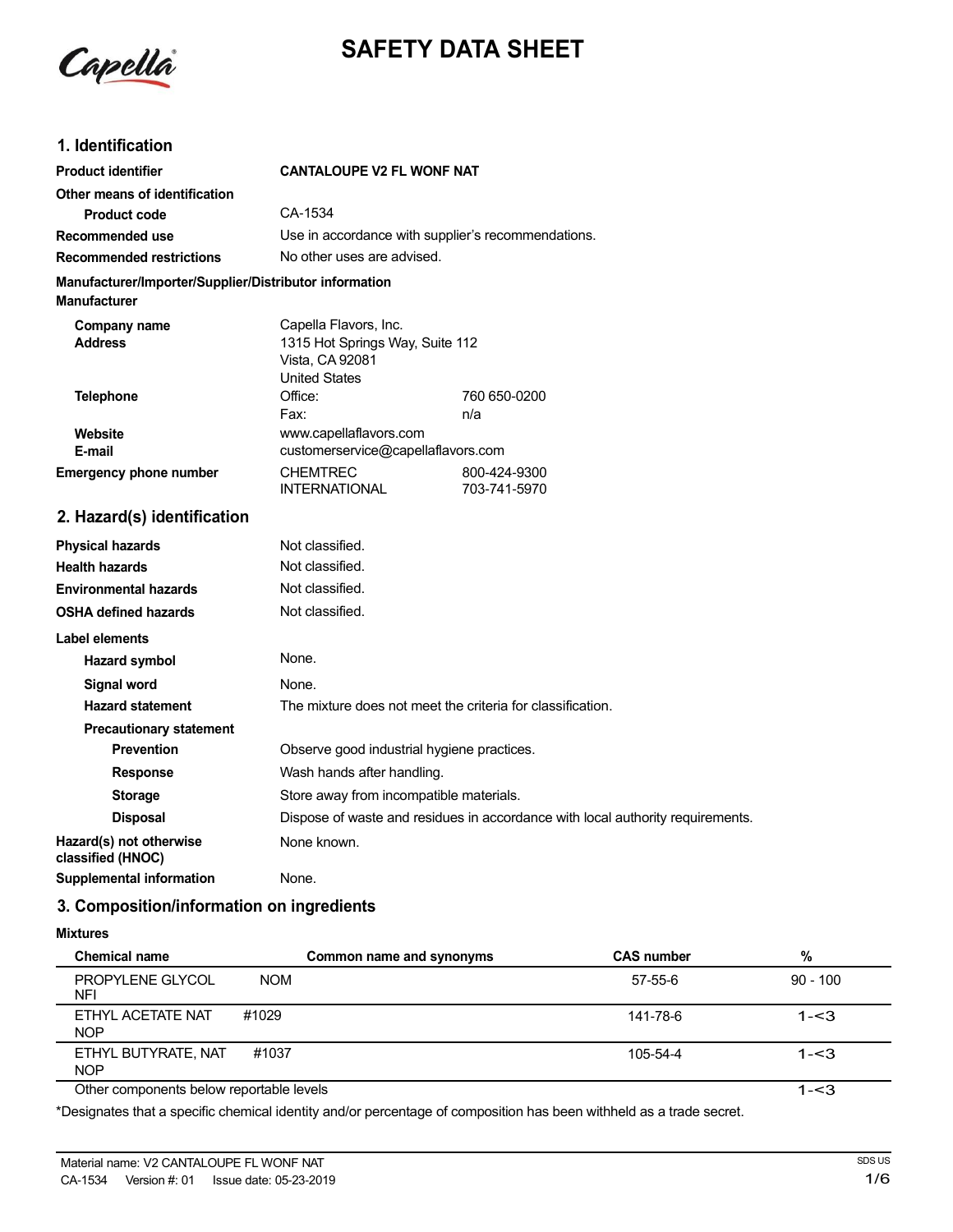# **4. First-aid measures**

| <b>Inhalation</b>                                                            | Move to fresh air. Call a physician if symptoms develop or persist.                                                 |
|------------------------------------------------------------------------------|---------------------------------------------------------------------------------------------------------------------|
| <b>Skin contact</b>                                                          | Wash off with soap and water. Get medical attention if irritation develops and persists.                            |
| Eye contact                                                                  | Rinse with water. Get medical attention if irritation develops and persists.                                        |
| Ingestion                                                                    | Rinse mouth. Get medical attention if symptoms occur.                                                               |
| <b>Most important</b><br>symptoms/effects, acute and<br>delayed              | Direct contact with eyes may cause temporary irritation.                                                            |
| Indication of immediate<br>medical attention and special<br>treatment needed | Treat symptomatically.                                                                                              |
| <b>General information</b>                                                   | Ensure that medical personnel are aware of the material(s) involved, and take precautions to<br>protect themselves. |
| 5. Fire-fighting measures                                                    |                                                                                                                     |
|                                                                              |                                                                                                                     |

| Suitable extinguishing media                                     | Alcohol resistant foam. Powder. Carbon dioxide (CO2).                                         |
|------------------------------------------------------------------|-----------------------------------------------------------------------------------------------|
| Unsuitable extinguishing<br>media                                | Do not use water jet as an extinguisher, as this will spread the fire.                        |
| Specific hazards arising from<br>the chemical                    | During fire, gases hazardous to health may be formed.                                         |
| Special protective equipment<br>and precautions for firefighters | Self-contained breathing apparatus and full protective clothing must be worn in case of fire. |
| <b>Fire fighting</b><br>equipment/instructions                   | Move containers from fire area if you can do so without risk.                                 |
| <b>Specific methods</b>                                          | Use standard firefighting procedures and consider the hazards of other involved materials.    |
| <b>General fire hazards</b>                                      | No unusual fire or explosion hazards noted.                                                   |
|                                                                  |                                                                                               |

# **6. Accidental release measures**

| Personal precautions,<br>protective equipment and<br>emergency procedures | Keep unnecessary personnel away. For personal protection, see section 8 of the SDS.                                                                                                                                                               |
|---------------------------------------------------------------------------|---------------------------------------------------------------------------------------------------------------------------------------------------------------------------------------------------------------------------------------------------|
| Methods and materials for<br>containment and cleaning up                  | Use water spray to reduce vapors or divert vapor cloud drift.                                                                                                                                                                                     |
|                                                                           | Large Spills: Stop the flow of material, if this is without risk. Dike the spilled material, where this is<br>possible. Absorb in vermiculite, dry sand or earth and place into containers. Following product<br>recovery, flush area with water. |
|                                                                           | Small Spills: Wipe up with absorbent material (e.g. cloth, fleece). Clean surface thoroughly to<br>remove residual contamination.                                                                                                                 |
|                                                                           | Never return spills to original containers for re-use. For waste disposal, see section 13 of the SDS.                                                                                                                                             |
| <b>Environmental precautions</b>                                          | Avoid discharge into drains, water courses or onto the ground.                                                                                                                                                                                    |
| 7. Handling and storage                                                   |                                                                                                                                                                                                                                                   |
| Precautions for safe handling                                             | Avoid prolonged exposure. Observe good industrial hygiene practices.                                                                                                                                                                              |
| Conditions for safe storage,<br>including any incompatibilities           | Store in tightly closed container. Store away from incompatible materials (see Section 10 of the<br>SDS).                                                                                                                                         |

# **8. Exposure controls/personal protection**

# **Occupational exposure limits**

The following constituents are the only constituents of the product which have a PEL, TLV or other recommended exposure limit. At this time, the other constituents have no known exposure limits.

| <b>Components</b>                                   | Type | Value      |  |
|-----------------------------------------------------|------|------------|--|
| ETHYL ACETATE NAT<br>#1029<br>NOP (CAS<br>141-78-6) | PEL  | 1400 mg/m3 |  |
|                                                     |      | $400$ ppm  |  |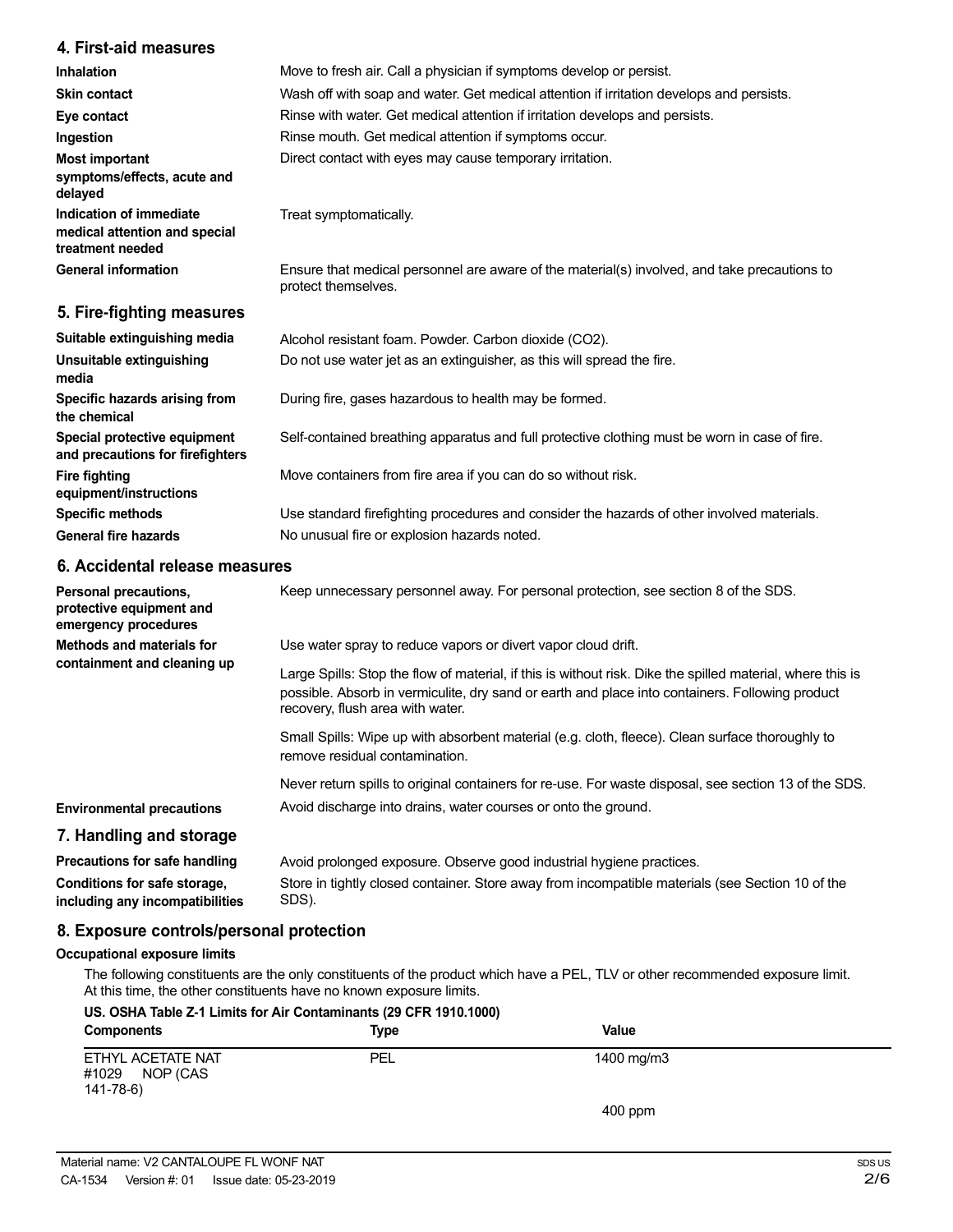| <b>US. ACGIH Threshold Limit Values</b><br><b>Components</b> | <b>Type</b>                                                                                                                                                                                                                                                                                                                                                        | <b>Value</b> |          |
|--------------------------------------------------------------|--------------------------------------------------------------------------------------------------------------------------------------------------------------------------------------------------------------------------------------------------------------------------------------------------------------------------------------------------------------------|--------------|----------|
| ETHYL ACETATE NAT<br>#1029<br>NOP (CAS<br>$141 - 78 - 6$     | <b>TWA</b>                                                                                                                                                                                                                                                                                                                                                         | 400 ppm      |          |
| US. NIOSH: Pocket Guide to Chemical Hazards                  |                                                                                                                                                                                                                                                                                                                                                                    |              |          |
| <b>Components</b>                                            | <b>Type</b>                                                                                                                                                                                                                                                                                                                                                        | Value        |          |
| ETHYL ACETATE NAT<br>#1029<br>NOP (CAS<br>$141 - 78 - 6$     | <b>TWA</b>                                                                                                                                                                                                                                                                                                                                                         | 1400 mg/m3   |          |
|                                                              |                                                                                                                                                                                                                                                                                                                                                                    | 400 ppm      |          |
| <b>Components</b>                                            | US. Workplace Environmental Exposure Level (WEEL) Guides<br>Type                                                                                                                                                                                                                                                                                                   | Value        | Form     |
| PROPYLENE GLYCOL<br>NOM NFI (CAS 57-55-6)                    | <b>TWA</b>                                                                                                                                                                                                                                                                                                                                                         | 10 mg/m3     | Aerosol. |
| <b>Biological limit values</b>                               | No biological exposure limits noted for the ingredient(s).                                                                                                                                                                                                                                                                                                         |              |          |
| Appropriate engineering<br>controls                          | Good general ventilation should be used. Ventilation rates should be matched to conditions. If<br>applicable, use process enclosures, local exhaust ventilation, or other engineering controls to<br>maintain airborne levels below recommended exposure limits. If exposure limits have not been<br>established, maintain airborne levels to an acceptable level. |              |          |
|                                                              | Individual protection measures, such as personal protective equipment                                                                                                                                                                                                                                                                                              |              |          |
| Eye/face protection                                          | Wear safety glasses with side shields (or goggles).                                                                                                                                                                                                                                                                                                                |              |          |
| <b>Skin protection</b><br><b>Hand protection</b>             | Wear appropriate chemical resistant gloves.                                                                                                                                                                                                                                                                                                                        |              |          |
| Other                                                        | Wear appropriate chemical resistant clothing.                                                                                                                                                                                                                                                                                                                      |              |          |
| <b>Respiratory protection</b>                                | In case of insufficient ventilation, wear suitable respiratory equipment.                                                                                                                                                                                                                                                                                          |              |          |
| <b>Thermal hazards</b>                                       | Wear appropriate thermal protective clothing, when necessary.                                                                                                                                                                                                                                                                                                      |              |          |
| <b>General hygiene</b><br>considerations                     | Always observe good personal hygiene measures, such as washing after handling the material<br>and before eating, drinking, and/or smoking. Routinely wash work clothing and protective<br>equipment to remove contaminants.                                                                                                                                        |              |          |
| 9. Physical and chemical properties                          |                                                                                                                                                                                                                                                                                                                                                                    |              |          |
| Appearance                                                   |                                                                                                                                                                                                                                                                                                                                                                    |              |          |
| <b>Physical state</b>                                        | Liquid.                                                                                                                                                                                                                                                                                                                                                            |              |          |
| Form                                                         | Liquid.                                                                                                                                                                                                                                                                                                                                                            |              |          |
| Color                                                        | Not available.                                                                                                                                                                                                                                                                                                                                                     |              |          |
| Odor                                                         | Not available.                                                                                                                                                                                                                                                                                                                                                     |              |          |
| <b>Odor threshold</b>                                        | Not available.                                                                                                                                                                                                                                                                                                                                                     |              |          |
| рH                                                           | Not available.                                                                                                                                                                                                                                                                                                                                                     |              |          |
| Melting point/freezing point                                 | -74.2 $\degree$ F (-59 $\degree$ C) estimated                                                                                                                                                                                                                                                                                                                      |              |          |
| Initial boiling point and boiling<br>range                   | 370.76 °F (188.2 °C) estimated                                                                                                                                                                                                                                                                                                                                     |              |          |
| <b>Flash point</b>                                           | > 200.0 °F (> 93.3 °C) Closed Cup                                                                                                                                                                                                                                                                                                                                  |              |          |
| <b>Evaporation rate</b>                                      | Not available.                                                                                                                                                                                                                                                                                                                                                     |              |          |
| Flammability (solid, gas)                                    | Not applicable.                                                                                                                                                                                                                                                                                                                                                    |              |          |
| Upper/lower flammability or explosive limits                 |                                                                                                                                                                                                                                                                                                                                                                    |              |          |
| <b>Flammability limit - lower</b><br>(%)                     | Not available.                                                                                                                                                                                                                                                                                                                                                     |              |          |
| <b>Flammability limit - upper</b><br>$(\%)$                  | Not available.                                                                                                                                                                                                                                                                                                                                                     |              |          |
| Explosive limit - lower (%)                                  | Not available.                                                                                                                                                                                                                                                                                                                                                     |              |          |

**Explosive limit - upper (%)** Not available.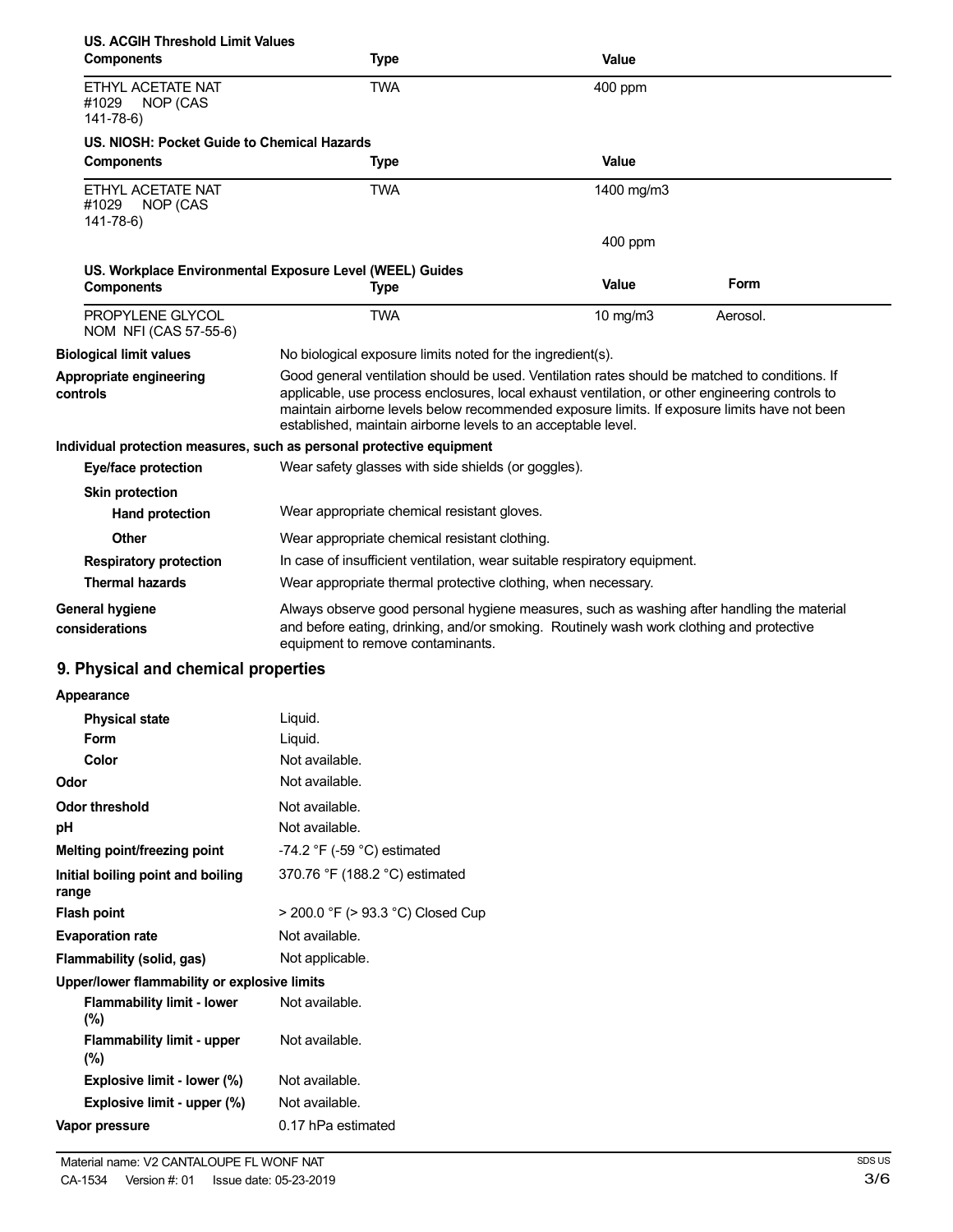| Vapor density                                                                      | Not available.                                                                                                                                                           |
|------------------------------------------------------------------------------------|--------------------------------------------------------------------------------------------------------------------------------------------------------------------------|
| <b>Relative density</b>                                                            | Not available.                                                                                                                                                           |
| Solubility(ies)                                                                    |                                                                                                                                                                          |
| Solubility (water)                                                                 | Not available.                                                                                                                                                           |
| <b>Partition coefficient</b><br>(n-octanol/water)                                  | Not available.                                                                                                                                                           |
| <b>Auto-ignition temperature</b>                                                   | 700 °F (371.11 °C) estimated                                                                                                                                             |
| <b>Decomposition temperature</b>                                                   | Not available.                                                                                                                                                           |
| <b>Viscosity</b>                                                                   | Not available.                                                                                                                                                           |
| <b>Other information</b>                                                           |                                                                                                                                                                          |
| <b>Explosive properties</b>                                                        | Not explosive.                                                                                                                                                           |
| <b>Flammability class</b>                                                          | Combustible IIIB estimated                                                                                                                                               |
| <b>Oxidizing properties</b>                                                        | Not oxidizing.                                                                                                                                                           |
| <b>Refractive index</b>                                                            | 1.4165 - 1.4465                                                                                                                                                          |
| <b>Specific gravity</b>                                                            | $1.01 - 1.04$                                                                                                                                                            |
| 10. Stability and reactivity                                                       |                                                                                                                                                                          |
| <b>Reactivity</b>                                                                  | The product is stable and non-reactive under normal conditions of use, storage and transport.                                                                            |
| <b>Chemical stability</b>                                                          | Material is stable under normal conditions.                                                                                                                              |
| <b>Possibility of hazardous</b><br>reactions                                       | No dangerous reaction known under conditions of normal use.                                                                                                              |
| <b>Conditions to avoid</b>                                                         | Keep away from heat, hot surfaces, sparks, open flames and other ignition sources. Avoid<br>temperatures exceeding the flash point. Contact with incompatible materials. |
| Incompatible materials                                                             | Strong oxidizing agents.                                                                                                                                                 |
| <b>Hazardous decomposition</b><br>products                                         | No hazardous decomposition products are known.                                                                                                                           |
| 11. Toxicological information                                                      |                                                                                                                                                                          |
| Information on likely routes of exposure                                           |                                                                                                                                                                          |
| <b>Inhalation</b>                                                                  | Prolonged inhalation may be harmful.                                                                                                                                     |
| <b>Skin contact</b>                                                                | No adverse effects due to skin contact are expected.                                                                                                                     |
| Eye contact                                                                        | Direct contact with eyes may cause temporary irritation.                                                                                                                 |
| Ingestion                                                                          | Expected to be a low ingestion hazard.                                                                                                                                   |
| Symptoms related to the<br>physical, chemical and<br>toxicological characteristics | Direct contact with eyes may cause temporary irritation.                                                                                                                 |
| Information on toxicological effects                                               |                                                                                                                                                                          |
| <b>Acute toxicity</b>                                                              | Not available.                                                                                                                                                           |
| <b>Skin corrosion/irritation</b>                                                   | Prolonged skin contact may cause temporary irritation.                                                                                                                   |
| Serious eye damage/eye<br><i>irritation</i>                                        | Direct contact with eyes may cause temporary irritation.                                                                                                                 |
| Respiratory or skin sensitization                                                  |                                                                                                                                                                          |
| <b>Respiratory sensitization</b>                                                   | Not a respiratory sensitizer.                                                                                                                                            |
| <b>Skin sensitization</b>                                                          | This product is not expected to cause skin sensitization.                                                                                                                |
| Germ cell mutagenicity                                                             | No data available to indicate product or any components present at greater than 0.1% are<br>mutagenic or genotoxic.                                                      |
| Carcinogenicity                                                                    | Not classifiable as to carcinogenicity to humans.                                                                                                                        |
| IARC Monographs. Overall Evaluation of Carcinogenicity                             |                                                                                                                                                                          |
| Not listed.                                                                        | OSHA Specifically Regulated Substances (29 CFR 1910.1001-1052)                                                                                                           |
| Not regulated.                                                                     | US. National Toxicology Program (NTP) Report on Carcinogens                                                                                                              |

Not listed.

**Reproductive toxicity** This product is not expected to cause reproductive or developmental effects.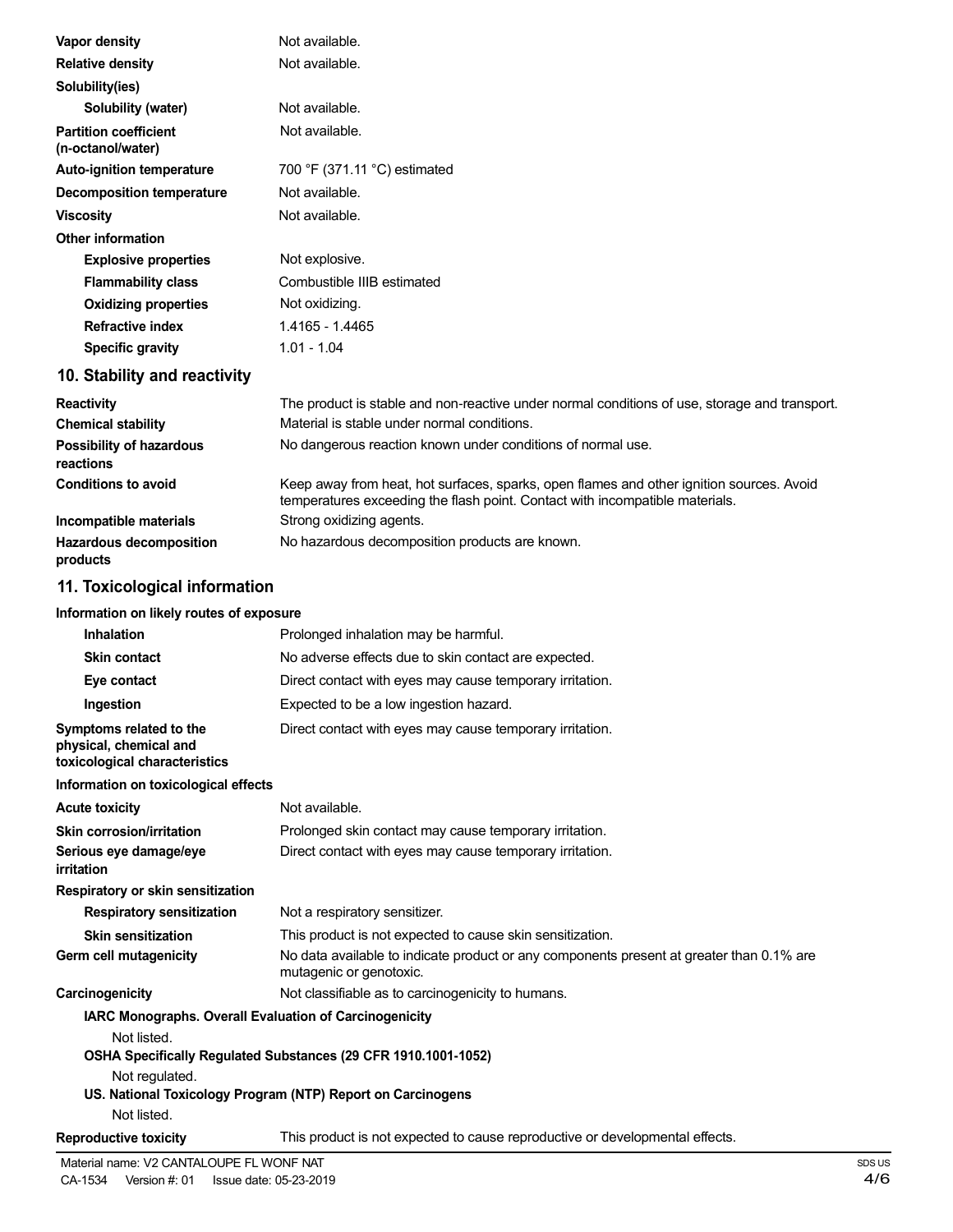| Specific target organ toxicity -<br>single exposure                                           | Not classified.                                                                                                                                                                                                        |
|-----------------------------------------------------------------------------------------------|------------------------------------------------------------------------------------------------------------------------------------------------------------------------------------------------------------------------|
| Specific target organ toxicity -<br>repeated exposure                                         | Not classified.                                                                                                                                                                                                        |
| <b>Aspiration hazard</b>                                                                      | Not an aspiration hazard.                                                                                                                                                                                              |
| <b>Chronic effects</b>                                                                        | Prolonged inhalation may be harmful.                                                                                                                                                                                   |
| 12. Ecological information                                                                    |                                                                                                                                                                                                                        |
| <b>Ecotoxicity</b>                                                                            | The product is not classified as environmentally hazardous. However, this does not exclude the<br>possibility that large or frequent spills can have a harmful or damaging effect on the environment.                  |
| Persistence and degradability                                                                 | No data is available on the degradability of any ingredients in the mixture.                                                                                                                                           |
| <b>Bioaccumulative potential</b>                                                              |                                                                                                                                                                                                                        |
| Partition coefficient n-octanol / water (log Kow)<br>ETHYL ACETATE NAT<br>ETHYL BUTYRATE, NAT | #1029<br><b>NOP</b><br>0.73<br>#1037<br>1.73<br><b>NOP</b>                                                                                                                                                             |
| PROPYLENE GLYCOL                                                                              | NOM NFI<br>$-0.92$                                                                                                                                                                                                     |
| <b>Mobility in soil</b>                                                                       | No data available.                                                                                                                                                                                                     |
| Other adverse effects                                                                         | No other adverse environmental effects (e.g. ozone depletion, photochemical ozone creation<br>potential, endocrine disruption, global warming potential) are expected from this component.                             |
| 13. Disposal considerations                                                                   |                                                                                                                                                                                                                        |
| <b>Disposal instructions</b>                                                                  | Collect and reclaim or dispose in sealed containers at licensed waste disposal site. Incinerate the<br>material under controlled conditions in an approved incinerator.                                                |
| <b>Local disposal regulations</b>                                                             | Dispose in accordance with all applicable regulations.                                                                                                                                                                 |
| Hazardous waste code                                                                          | D002: Waste Corrosive material $[PH \le 2$ or $= > 12.5$ , or corrosive to steel<br>The waste code should be assigned in discussion between the user, the producer and the waste<br>disposal company.                  |
| Waste from residues / unused<br>products                                                      | Dispose of in accordance with local regulations. Empty containers or liners may retain some<br>product residues. This material and its container must be disposed of in a safe manner (see:<br>Disposal instructions). |
| <b>Contaminated packaging</b>                                                                 | Since emptied containers may retain product residue, follow label warnings even after container is<br>emptied. Empty containers should be taken to an approved waste handling site for recycling or<br>disposal.       |
| 14. Transport information                                                                     |                                                                                                                                                                                                                        |
| DOT                                                                                           |                                                                                                                                                                                                                        |
| Not regulated as dangerous goods.<br><b>IATA</b>                                              |                                                                                                                                                                                                                        |
| Not regulated as dangerous goods.                                                             |                                                                                                                                                                                                                        |
| <b>IMDG</b>                                                                                   |                                                                                                                                                                                                                        |
| Not regulated as dangerous goods.                                                             |                                                                                                                                                                                                                        |
| Transport in bulk according to<br>Annex II of MARPOL 73/78 and<br>the IBC Code                | Not established.                                                                                                                                                                                                       |
| 15. Regulatory information                                                                    |                                                                                                                                                                                                                        |
| <b>US federal regulations</b>                                                                 | This product is not known to be a "Hazardous Chemical" as defined by the OSHA Hazard<br>Communication Standard, 29 CFR 1910.1200.                                                                                      |
| <b>Toxic Substances Control Act (TSCA)</b>                                                    |                                                                                                                                                                                                                        |
| Not regulated.                                                                                | TSCA Section 12(b) Export Notification (40 CFR 707, Subpt. D)                                                                                                                                                          |
| <b>CERCLA Hazardous Substance List (40 CFR 302.4)</b>                                         |                                                                                                                                                                                                                        |
| ETHYL ACETATE NAT<br>$(CAS 141-78-6)$<br>SARA 304 Emergency release notification              | #1029<br>NOP<br>Listed.                                                                                                                                                                                                |
| Not regulated.<br>Not regulated.                                                              | OSHA Specifically Regulated Substances (29 CFR 1910.1001-1052)                                                                                                                                                         |